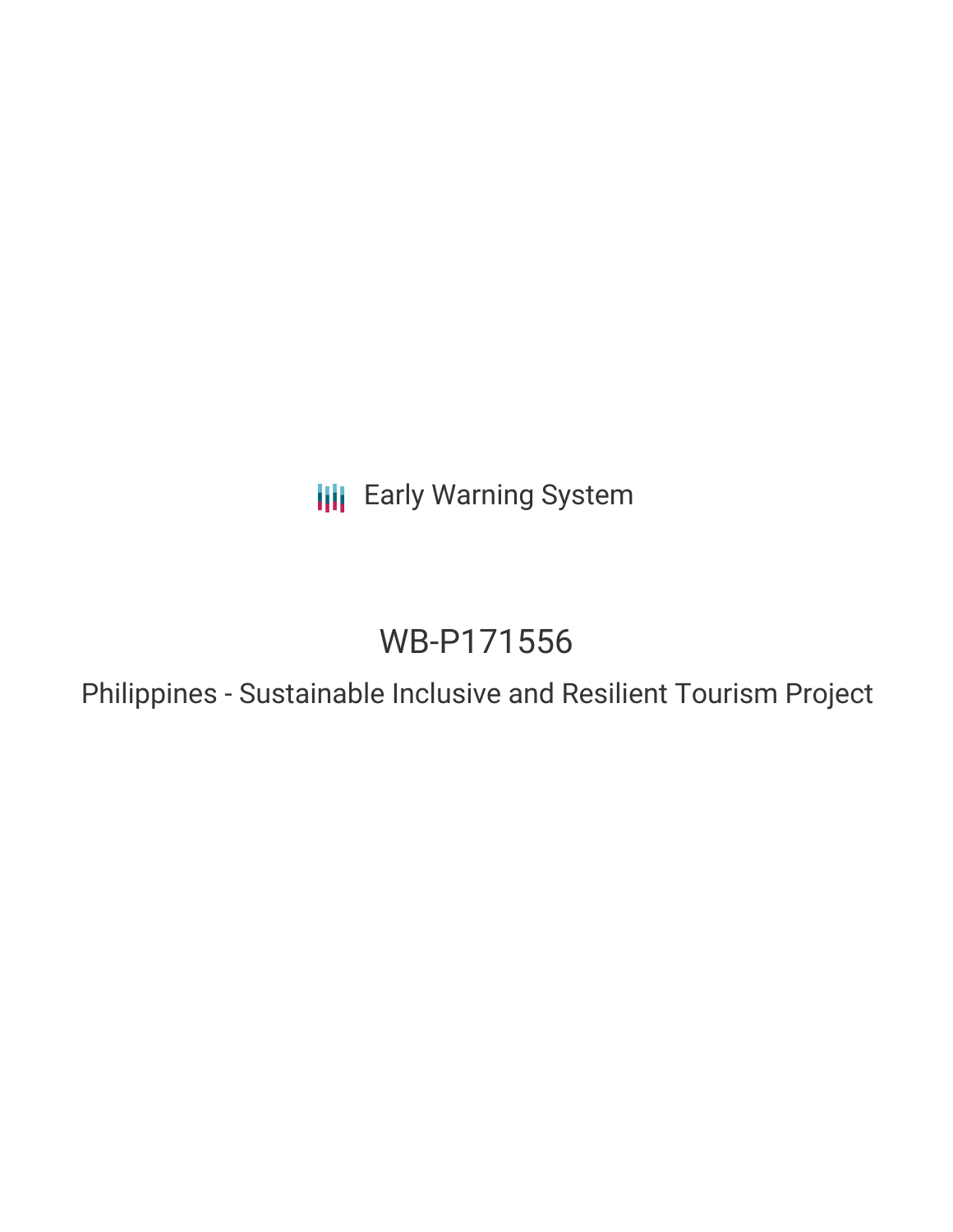

### **Quick Facts**

| <b>Countries</b>               | Philippines                   |
|--------------------------------|-------------------------------|
| <b>Financial Institutions</b>  | World Bank (WB)               |
| <b>Status</b>                  | Proposed                      |
| <b>Bank Risk Rating</b>        | U                             |
| <b>Borrower</b>                | Government of the Philippines |
| <b>Sectors</b>                 | Law and Government            |
| <b>Investment Type(s)</b>      | Loan                          |
| <b>Investment Amount (USD)</b> | \$150.00 million              |
| <b>Loan Amount (USD)</b>       | \$150.00 million              |
| <b>Project Cost (USD)</b>      | \$170.50 million              |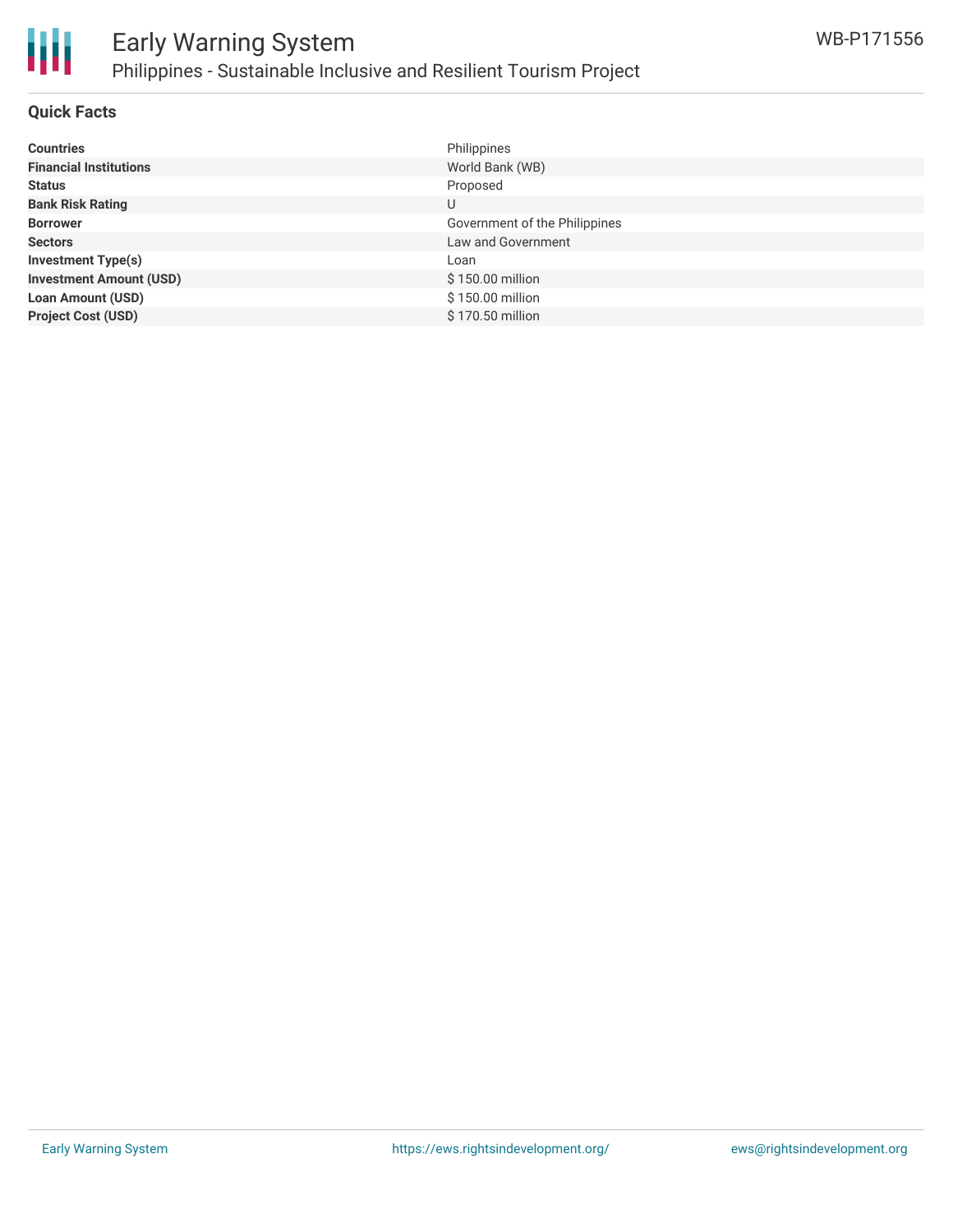

### **Project Description**

According to bank documents, the project aims to (i) improve access to infrastructure services, (ii) promote local tourism development, and (iii) strengthen capacity for disaster and crisis preparedness in select tourism destinations in the Philippines.

The World Bank has classified this project as having Substantial environmental and social risks.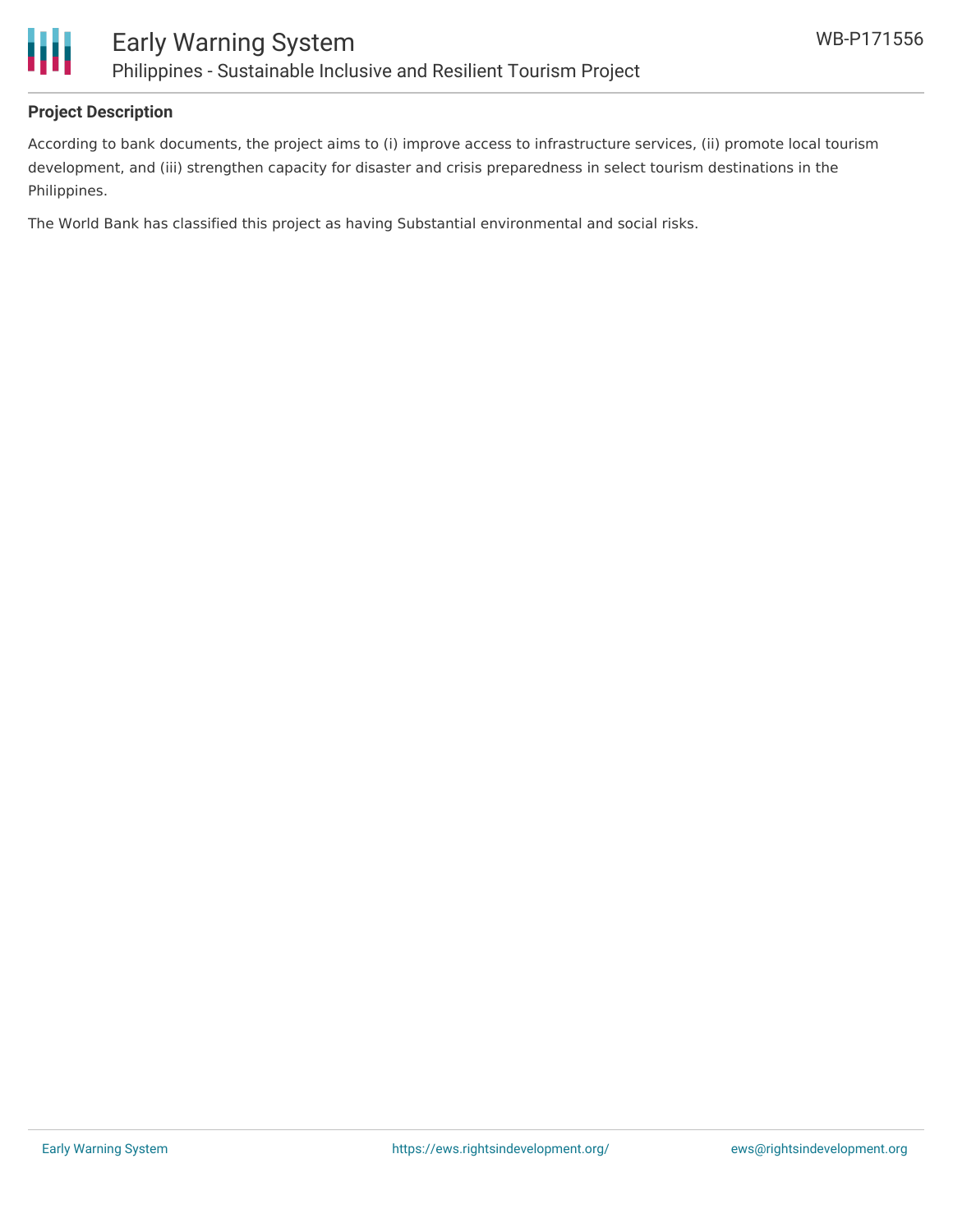

### **Investment Description**

World Bank (WB)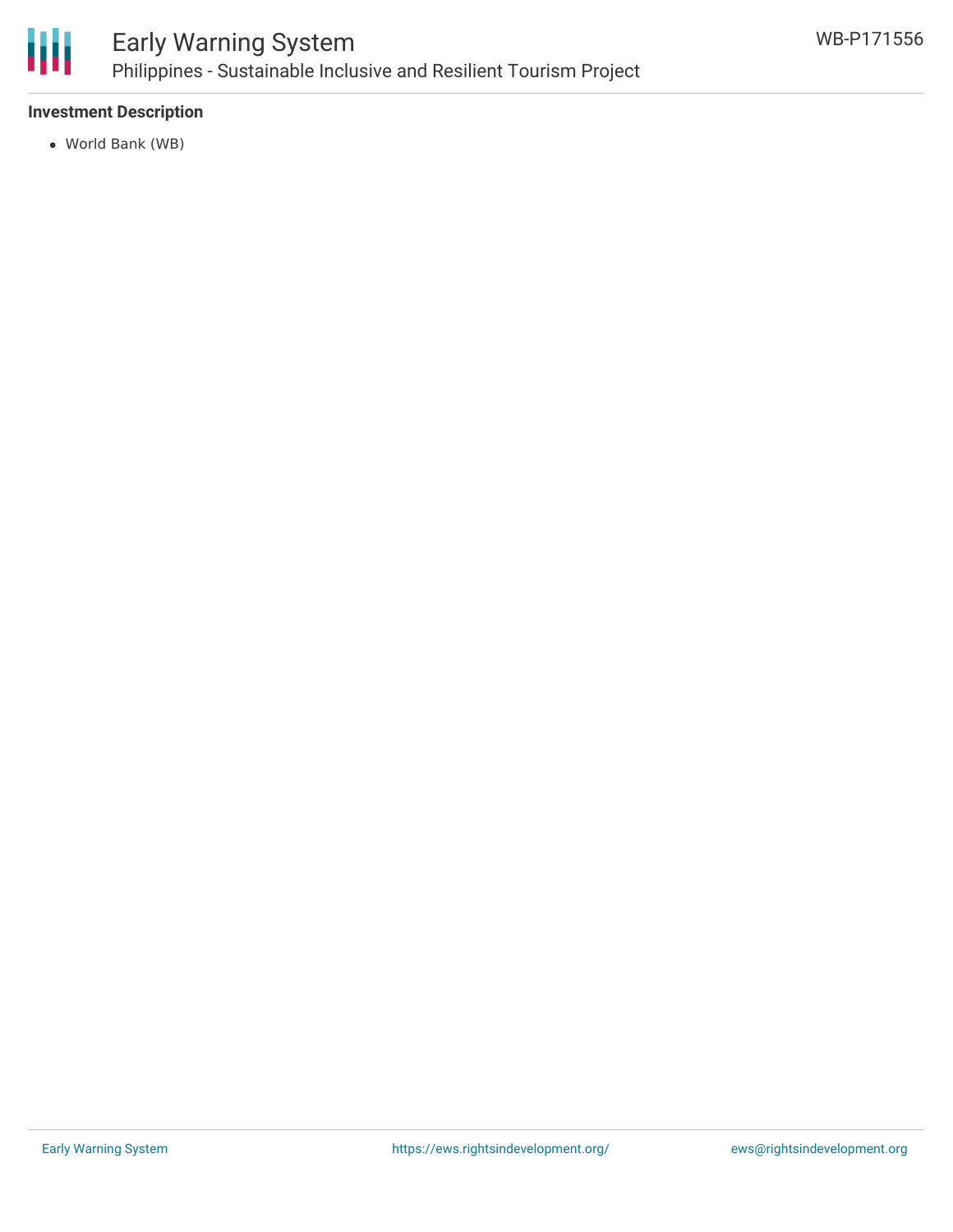

### Early Warning System Philippines - Sustainable Inclusive and Resilient Tourism Project

### **Contact Information**

### **Borrower: Department of Finance**

Rommel Herrera, Director

[rherrera@dof.gov.ph](mailto:rherrera@dof.gov.ph)

Editha Tan, Assistant Secretary

[meztan@dof.gov.ph](mailto:meztan@dof.gov.ph)

Mark Dennis Joven, Undersecretary

[mdjoven@dof.gov.ph](mailto:mdjoven@dof.gov.ph)